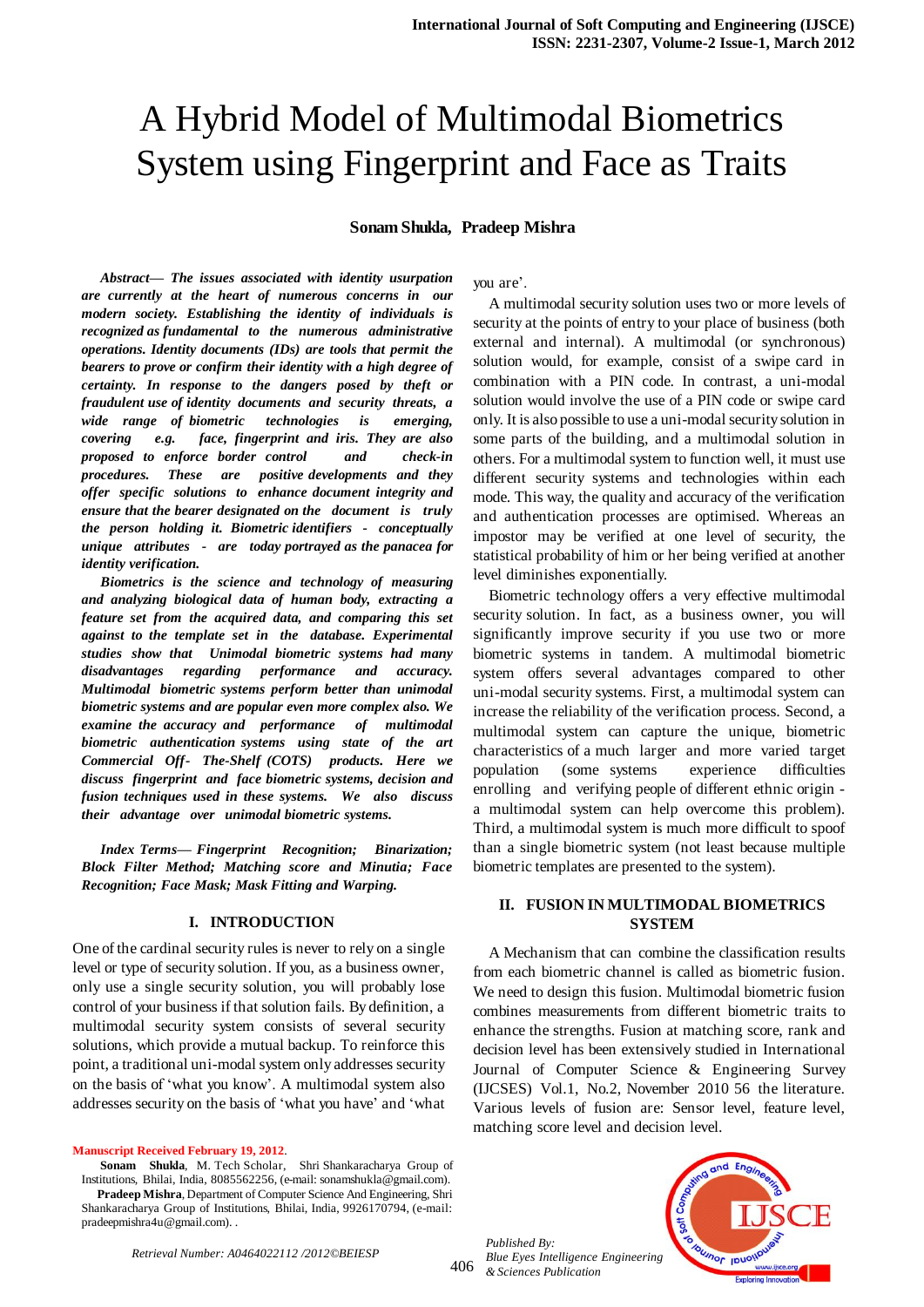(1) Sensor level Fusion: We combine the biometric traits taken from different sensors to form a composite biometric trait and process.

(2) Feature level Fusion: Signal coming from different biometric channels are first pre-processed, and Feature vectors are extracted separately, using specific algorithm and we combine these vectors to form a composite feature vector. This is useful in classification.

(3) Matching score level fusion: Rather than combining the feature vector, we process them separately and individual matching score is found, then depending on the accuracy of each biometric matching score which will be used for classification.

(4) Decision level fusion: Each modality is first pre-classified independently. Multimodal biometric system can implement any of these fusion strategies or combination of them to improve the performance of the system; different levels of fusion are shown in below figure-1



Figure 1(b): A prototype of a Multimodal Biometrics system using face and fingerprint as traits



**Figure 1(b): A prototype of a Multimodal Biometrics system using face and fingerprint as traits**

## **2.1. Technique for Fingerprint Recognition:**

The popular Biometric used to authenticate a person is Fingerprint which is unique and permanent throughout a person's life. A minutia matching is widely used for fingerprint recognition and can be classified as ridge ending and ridge bifurcation. In this paper we projected Fingerprint Recognition using Minutia Score Matching method (FRMSM). For Fingerprint thinning, the Block Filter is used, which scans the image at the boundary to preserves the quality of the image and extract the minutiae from the thinned image. The false matching ratio is better compared to the existing algorithm Figure 2 gives the block diagram of FRMSM which is used to match the test fingerprint with the template database using Minutia Matching Score.

## **2.1.1 Fingerprint Image:**

The input fingerprint image is the gray scale image of a person, which hasintensity values ranging from 0 to 255. In a fingerprint image, the ridges appear as dark lines while the valleys are the light areas between the ridges. Minutiae points are the locations where a

ridge becomes discontinuous. A ridge can either come to an end, which is called as termination or it can split into two ridges, which is called as bifurcation. The two minutiae types of terminations and bifurcations are of more interest for further processes compared to other features of a fingerprint image.



**Fig 2: Block Diagram of FRMSM**

### **2.1.2 Binarization:**

In the pre-processing stage, the image is converted from greyscale to black and white. This is done by calculating the average background intensity and subtracting this value from the greyscale image. Next greyscale threshold (basic global and adaptive thresholding) is calculated so pixels above this value become black, and the ones below become white.



Figure3: (a) Original Fingerprint, (b) Binarized **Fingerprint** 

## **2.1.3 Thinning:**

Next the ridges must be thinned to a width of one-pixel. In this step two consecutive fast parallel thinning algorithms are applied, in order to reduce to a single pixel the width of the ridges in the binary image. These operations are necessary to simplify the subsequent structural analysis of the image for the extraction of the fingerprint minutiae. The thinning must be performed without modifying the original ridge structure of the image. During this process, the algorithms cannot miscalculate beginnings, endings and or bifurcation of the ridges, neither ridges can be broken. Figure

4 showsthe thinned image of the binarized image.



**Figure 4: (a) Binarized Fingerprint , (b) Image after thinning.**

*2.1.4 Minutiae extraction*: In the last stage, the minutiae from the thinned image are extracted, obtaining accordingly the



*Retrieval Number: A0464022112 /2012©BEIESP*

407

*Blue Eyes Intelligence Engineering & Sciences Publication* 

*Published By:*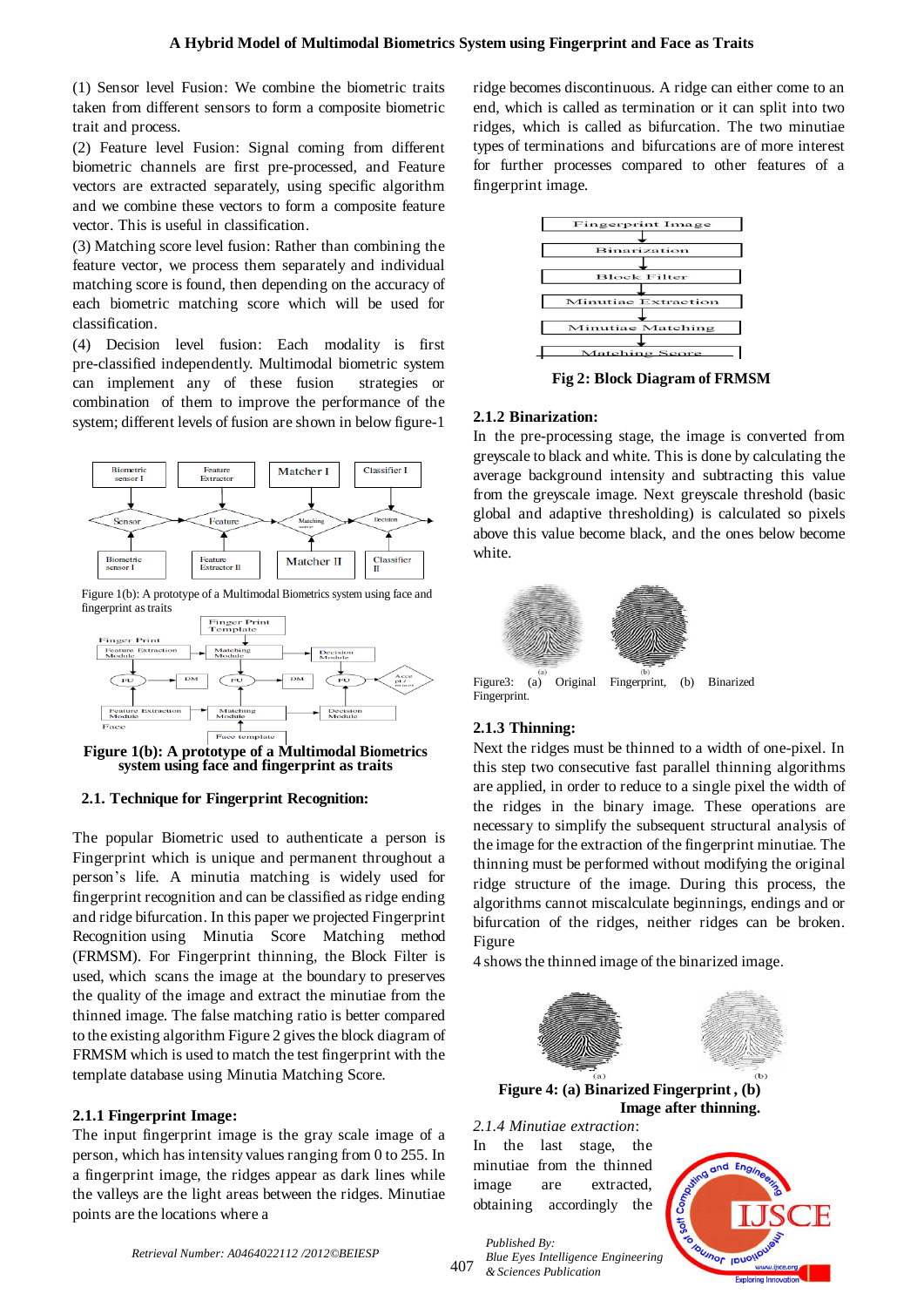fingerprint biometric pattern. This process involves the determination of: i) whether a pixel, belongs to a ridge or not and, ii) if so, whether it is a bifurcation, a beginning or an ending point



**Fig 5: (a) Gray-scale Fingerprint (b) Minutiae points.**

Table 1 gives the comparison of False Non Matching Ratio (FNMR) and False Matching Ratios (FMR) for existing method of Fingerprint Recognition Fuzzy Neural Network (FRFNN) and proposed method of Fingerprint Recognition using Minutia Score Matching method (FRMSM). It is observed that the False Non Matching Ratio for both the methods is zero and False Matching Ratio for existing method is 0.23 whereas for the proposed method FRMSM is 0.026.

**Table 1: Comparison of FNMR and FMR for FRFNN and FRMSM.**

|             | <b>FRFNN</b> | <b>FRMSM</b> |
|-------------|--------------|--------------|
| <b>FNMR</b> | 0.00         | 0.00         |
| FMR         | 0.23         | 0.026        |

### 2.2 Technique for Face Recognition:

Face recognition is one of the most intensively studied topics in computer vision and pattern recognition. Facial expression, which changes face geometry, usually has an adverse effect on the performance of a face recognition system. On the other hand, face geometry is a useful cue for recognition. Taking these into account, we utilize the idea of separating geometry and texture information in a face image and model the two types of information by projecting them into separate PCA spaces which are specially designed to capture the distinctive features among different individuals.

Our aim in this paper is to design a single-image-based face recognition system which is capable of, given an expressioned testing face image, not only recognizing which individual the testing face belongs to, but also determining which type of facial expression has been carried out. This is a challenging task, since the expression information needs to be separated from the intrinsic face features. An intuitive observation is that even under different expressions, the texture of one's face skin is relatively invariant, with only slight changes due to local lighting effects, or particular changes such as blushing. In addition, certain geometry, e.g., the length of nose and the distance between eyes, is also relatively invariant under different expressions. On the other hand, some geometry can have obvious changes under different expressions. For example, an opened mouth can prolong the chin. In this paper, our proposed face recognition system is based on constructing separate PCA spaces for face texture and those invariant geometry features. In addition, a novel expression PCA space is also constructed for the purpose of classifying expressions. This process begins with fitting a generic mask to reference faces as well as the testing face, where the mask nodes are feature points. We then warp the testing face to each of the reference faces. If we have warped an expressioned face to the reference face of the same individual, we call this warping natural warping; otherwise we call it artificial warping. To compare the texture of a testing face with that of each reference face, we project their textures onto the Eigenfaces [14] spanned by the training faces. The distance between their projections indicates their texture dissimilarity.

2.2.1 Face mask:

The idea of using a mask for registration in a face recognition system is not new. For example, [1] uses a 3D mask to register the frontal view with the profile view. Some existing masks, such as [10], are well designed for fitting deformable surface according to muscle actions. However, when working with planar face images, it is hard to achieve a good registration for all the densely placed vertexes. Besides, although quad-based masks [10] make morphing flexible, triangulated masks are advantageous in texture mapping. Consequently, we use a simplified and triangulated mask, as shown in Fig. 6. On this mask, the grey triangles correspond to regions of the eyebrows, eyes, nose and mouth. They are intentionally set to smaller sizes so as to capture more detailed features. This mask contains only34 vertexes and 51 triangles, which will be denoted by v and t, respectively



**Figure 6. Face mask.**

2.2.2 Mask fitting and warping:

Given a testing face, we first fit the mask onto it, by manually selecting 14 markers to register important face features. These markers are shown asthe dark dots in Fig. 7. Then, all the other vertexes on the mask can be fitted using the symmetry and common knowledge of face structures. Fig. 8 gives two examples of such a registration process.



**Figure 8. Fitting masks. (a), (c): manually placed markers (white dots); (b), (d):fitted masks.**

*Published By: Blue Eyes Intelligence Engineering & Sciences Publication* 

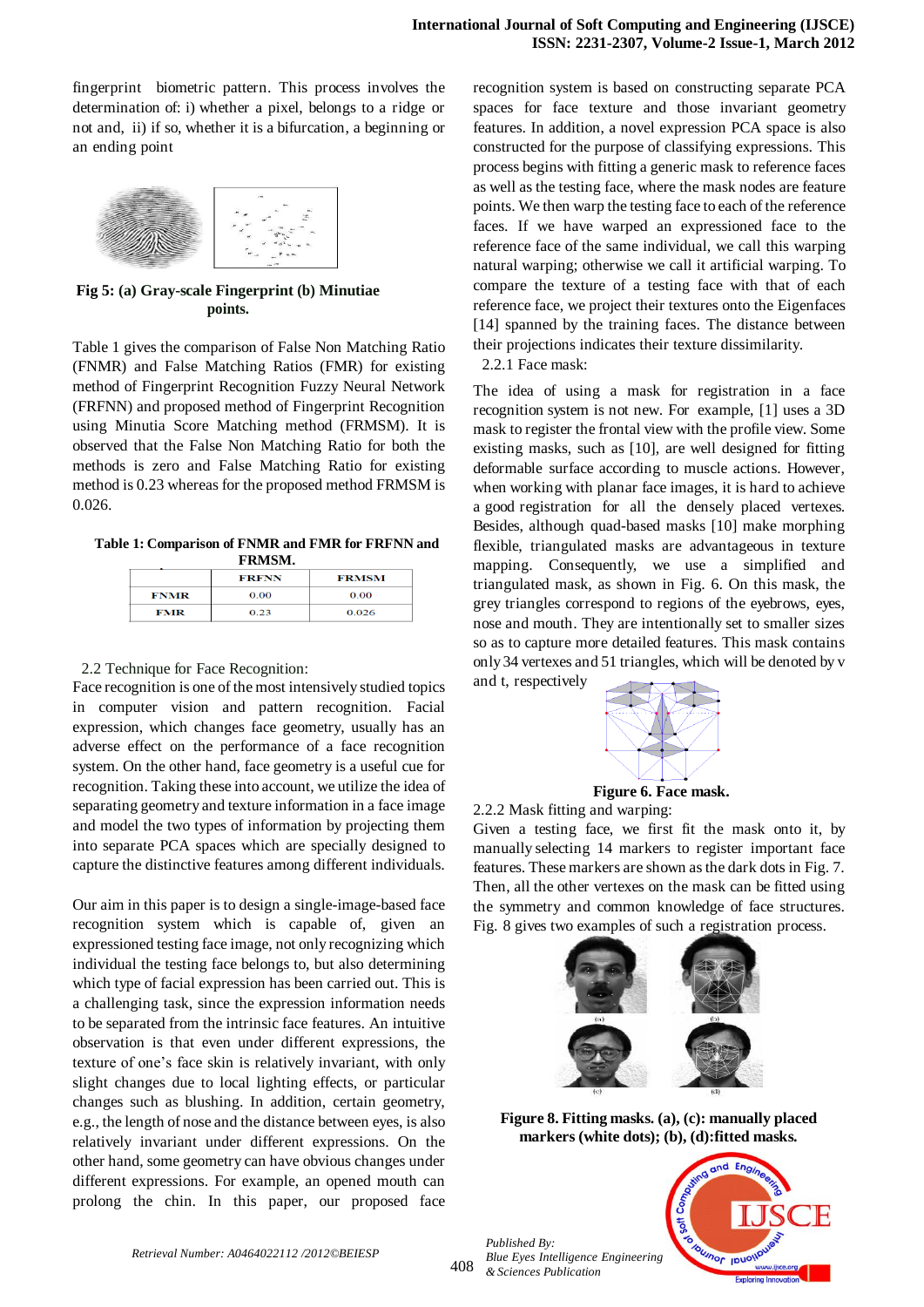After warping, expressioned faces have been morphed to have the same geometry as the reference face. After warping, the resulting face will have the same geometry as the reference face. Consequently, the warped face may appear similar to the reference face if their skin textures are close to each other. However, the testing face may belong to another individual whose face geometry differs greatly from that of the reference face. This implies that face geometry carries valuable information. To characterize this, we select the inner angles of each triangle on the fitter mask as a descriptor of its geometry. In addition, this descriptor is invariant under uniform scaling, translation and rotation, which can be caused by inaccurate calibration. These angles are arranged into an angle vector  $x_{\text{ang}}$ , denoted by:

$$
X_{\text{ang}} = [-1 \ 2 \ 3 \dots \ 151 \ 152 \ 153 \,]T \tag{1}
$$

where  $\frac{1}{1}$  to  $\frac{3}{2}$  belong to the first triangle,  $\frac{4}{10}$  to  $\frac{6}{2}$  belong to the second triangle, etc. There are altogether 51 triangles, yielding a total of 153 angles for each mask. We record the geometric change during the warping process. As the mask of an expressioned face is warped, its angle vector changes. We calculate a vector  $X_{res}$  to record this angle change, referred to it as angle residual hereafter, given by

$$
X_{\rm res} = X_{\rm e}^{\rm ang} - X_{\rm r}^{\rm ang}.\tag{2}
$$

where  $X_e$  ang and  $X_r$  ang are the angle vectors of the expressioned face and the reference face, respectively.

To compare with typical face recognition methods, we first use Eigenface to recognize the original faces without warping. To align the faces, we manually pick the nose tip. A

 $150 \times 150$  square centered at the nose tip is cut off and taken asthe aligned face. Our current mask fitting scheme is based on 14 manually picked markers. The usage of markers makes the system less automatic and likely to cause error. Considering that there are existing methods on automatic face feature registration, the combination of our method with these automatic registration algorithms will further highlight the advantages of our method.

### **III. CONCLUSION**

In this paper, for fingerprint recognition, we presented Fingerprint matching using FRMSM and Face recognition using Face Mask Method. The pre-processing of the original fingerprint involves image binarization, ridge thinning, and noise removal. Fingerprint Recognition using Minutia Score Matching method is used for matching the minutia points. The proposed method FRMSM gives better FMR values compared to the existing method. The reliability of any automatic fingerprint recognition system strongly relies on the precision obtained in the extraction process. Extraction of appropriate features is one of the most important tasks for a recognition system.

For Face Recognition, we constructed three PCA spaces

separately modeling face texture, intrinsic geometry and expression information by fitting a generic mask and warping the texture. Based on a combination of texture and appropriately defined geometric attributes, superior recognition performance can be achieved. After face recognition, expressions can be quantitively modeled, enabling our system to classify expressions as well. Our

current mask fitting scheme is based on 14 manually picked markers. The usage of markers makes the system less automatic and likely to cause error. Considering that there are existing methods on automatic face feature registration, the combination of our method with these automatic registration algorithms will further highlight the advantages of our method.

Multimodal biometric systems elegantly address several of the problems present in unimodal systems. By combining multiple sources of information, these systems improve matching performance, increase population coverage, deter spoofing, and facilitate indexing. Various fusion levels and scenarios are possible in multimodal systems. Fusion at the match score level is the most popular due to the ease in accessing and consolidating matching scores. Performance gain is pronounced when uncorrelated traits are used in a multimodal system. Incorporating user-specific parameters can further improve performance of these systems. With the widespread deployment of biometric systems in several civilian and government applications, it is only a matter of time before multimodal biometric systems begin to impact the way in which identity is established in the 21st century.

#### **REFERENCES**

- 1. V . Blanz ,T . Vetter ,Face recognition based on fitting a 3d morphable model, Pattern Analysis and Machine Intelligence, IEEE Transactions,2003, 25(9), pp. 1–11.
- 2. A.M.Bronstein, M.M.Bronstein ,R.Kimmel,Expression-invariant 3d face recognition. Proc. Audio- and Video-based Biometric Person Authentication (AVBPA),2003, Lecture Notes in Comp., (2688),pp. 62–69.
- 3. D.O.,Gorodnichy Video-based framework for face recognition in video. In The 2nd Canadian Conference on Computer and Robot Vision (CRV'05),2005, pp. 330–338.
- 4. J . Gu., J.Zhou , C.Yang,Fingerprint Recognition by Combining Global Structure and Local Cues, IEEE Transactions on Image Processing, 2006, vol. 15, no. 7, pp. 1952 – 1964.
- 5. R.Hastings,Ridge Enhancement in Fingerprint Images Using Oriented Diffusion, IEEE Computer Society on Digital Image Computing Techniques and Applications,2007, pp. 245-252.
- 6. E . P . Kukula et. al., Effect of Human Interaction on Fingerprint Matching Performance, Image Quality, and Minutiae Count, International Conference on Information Technology and Applications, 2008, pp. 771-776.
- 7. S.Z.Li.,A.K.Jain, Handbook of Face Recognition.Springer. New York,2005, ISBN 0-387-40595-x.
- 8. X.Li , G. Mori , H . Zhang ; Expression-Invariant Face
- 9. Recognition with Expression Classification.
- 10. B. Park, K. Lee , S.Lee ,Face recognition using face-arg matching. Pattern Analysis and Machine Intelligence, IEEETransactions,2005, 27(12), pp. 1982–1988.
- 11. S.M.Platt , N.L. Badler .,Animating facial expressions. In Proceedings of the 8th annual conference on Computer graphics and interactive techniques,1981.
- 12. G.S.Rao et. al., A Novel Fingerprints Identification System Based on the Edge Detection, International Journal of Computer Science and Network Security,2008, vol.8, pp. 394-397.

*Published By: Blue Eyes Intelligence Engineering & Sciences Publication* 



*Retrieval Number: A0464022112 /2012©BEIESP*

```
409
```